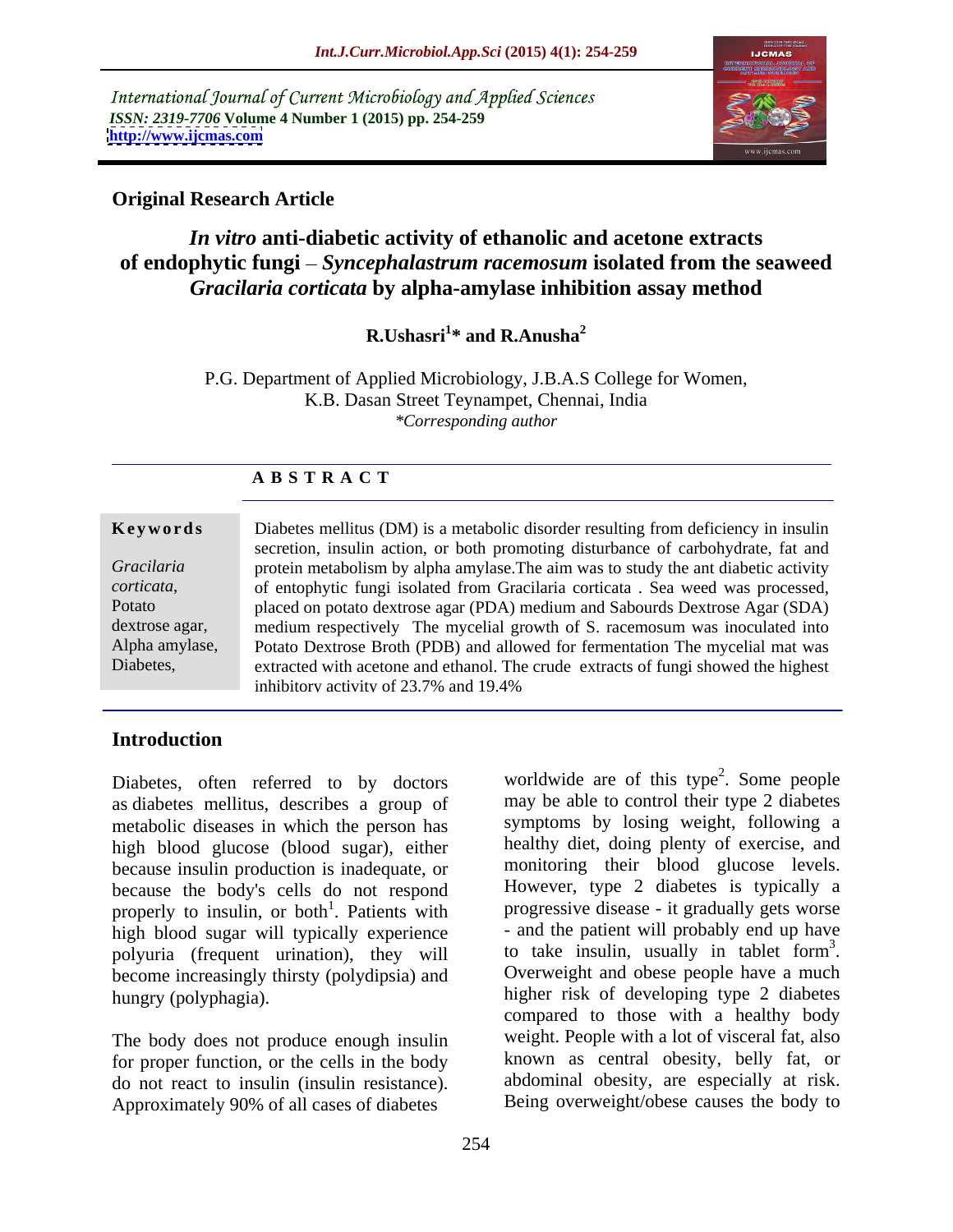release chemicals that can destabilize the blood has plenty of glucose, the cells are not body's cardiovascular and metabolic getting it for their essential energy and systems. Being overweight, physically growth requirements inactive and eating the wrong foods all contribute to our risk of developing type 2 Inhibition of  $\alpha$ -amylase, enzyme that plays a diabetes. Drinking just one can of (non-diet) soda per day can raise our risk of developing considered a strategy for the treatment of type 2 diabetes by 22%, researchers from disorders in carbohydrate uptake such as Imperial College London reported in the diabetes and obesity, as well as, dental journal Diabetologia. The scientists believe caries and periodontal diseases. Plants are an that the impact of sugary soft drinks on diabetes risk may be a direct one, rather than with potential for inhibition of  $\alpha$ -amylase simply an influence on body weight and can be used as therapeutic or functional Gestational diabetes affects females during food sources<sup>6</sup>. pregnancy. Some women have very high to transport all of the glucose into their cells, resulting in progressively rising levels of complications during childbirth. The baby may be bigger than he/she should be $4$ . . A construction of the construction of the construction of the construction of the construction of the constr<br>The construction of the construction of the construction of the construction of the construction of the constr

Insulin is a hormone that is produced by the pharmacological activity of Gracilaria pancreas. After eating, the pancreas corticata solvent extracts against insulin automatically releases an adequate quantity of insulin to move the glucose present in our Diabetes.<sup>2</sup> blood into the cells, as soon as glucose person with diabetes has a condition in rich source novel biological active which the quantity of glucose in the blood is too elevated (hyperglycemia). This is pancreas produces<sup>5</sup>. This results in too much followed by purification and

growth requirements

role in digestion of starch and glycogen is important source of chemical constituents  $\frac{6}{100}$  sources<sup>6</sup>. .

levels of glucose in their blood, and their Gracilaria corticata belongs to the family bodies are unable to produce enough insulin Rhodophyceae (Red algae). These are highly glucose. Diagnosis of gestational diabetes is species they are exclusively marine and vary made during pregnancy. The majority of in size and shape. They are epiphytes, gestational diabetes patients can control growing as crust on the rocksor shells as a their diabetes with exercise and diet. large fleshy, branched or blade like thalli. Between 10% to 20% of them will need to The thallus is basically filamentous, simple take some kind of blood-glucose-controlling or branched, free or compacted to form medications. Undiagnosed or uncontrolled pseudoparenchyma with uni or multiaxial gestational diabetes can raise the risk of construction. They inhabit intertidal to evolved multicellular forms with well developedbranched thalli. Except for few subtidal zones of coastal areas.

> The present study was aimed to screen the level secreted in human for Type 2 Diabetes.<sup>2</sup>

enters the cells blood-glucose levels drop A Endophytes have been investigated to be a because the body does not produce enough anticancer compounds are only a few insulin, produces no insulin, or has cells that examples of which have been found after the do not respond properly to the insulin the isolation and culturing of endophytes . This results in too much followed by purification and glucose building up in the blood. This characterization of some of their natural excess blood glucose eventually passes out products<sup>8.</sup> Many publication were repored of the body in urine. So, even though the that the anti diabetic activity of these searich source novel biological active secondary metabolites<sup>7</sup> Novel antibiotics, antimycotics, immunosuppressants and followed by purification and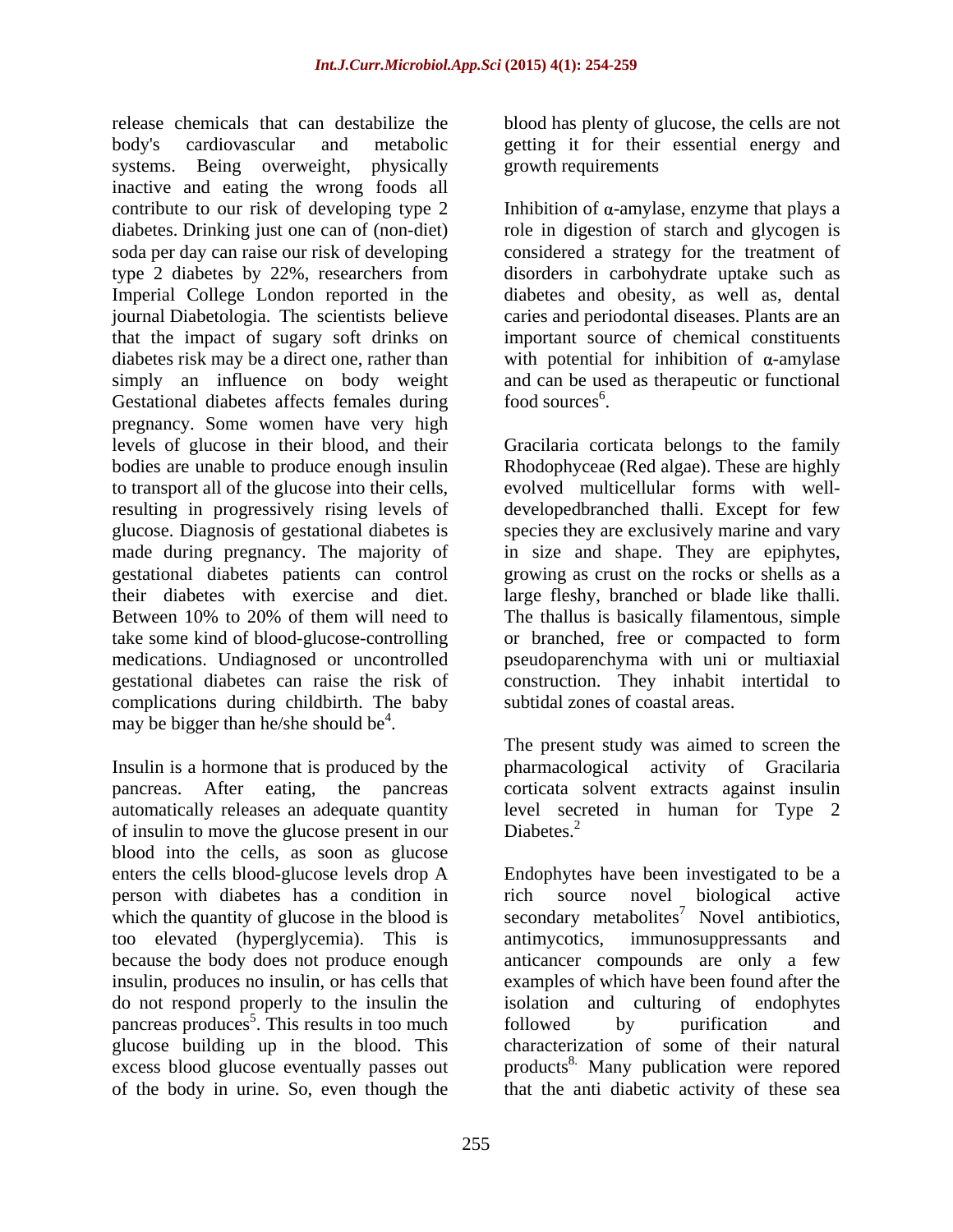microbes with capability in producing herbivore and the environmental stress conditions.<sup>9</sup> The proposed research was parasitic endophytic fungi for their alpha amylase inhibitory activity in vitro<sup>10</sup> contains a single row of  $3-18$ 

# **Materials and Methods**

beach Chennai. The seaweed was further and tested for its inhibition of alpha amylase activity. The collected seaweed were washed with tap water to remove salts and other **Fermentation** adhereing particles. The washed sea weeds dry under sterile conditions. After drying, the sea weeds was cut into segments approximately 0.5 cm squares and placed on

### **Morphological characterization**

The morphological characteristics of the fungal isolates were observed and described according to their standard taxonomic key.

Maximum growth temperature is 40<sup>o</sup>C. The method. texture is wooly to cotton candy-like. From the front, the color is white initially and **Anti diabetic acivity by alpha amylase** turns to dark gray to black in time. Reverse **inhibition assay method** is pale or yellowish-brown Broad (4-8 µm in diameter), nonseptate or sparsely septate  $250\mu$ l of  $\alpha$  amylase solution (1mg/ml hyphae, sporangiophores, merosporangia phosphate buffer) to this 100µl of sample

weeds and their potential endophytic (finger-shaped, tubular sporangia), (mero) antidiabetic active compounds are seldom .Endophytic fungi live inside the plant tissue mostly observed as the culture gets old. without producing any symptom but provide Sporangiophores are frequently branched protection to their host from insect, pest and and rather short. They end up in a vesicle initiated to investigate metabolic basis of are filled with linear series (chains) of sporangiospores (merospores), and rhizoids are visualized. Septation of the hyphae is  $(80 \,\mu m)$  in diameter). Around this vesicle are the merosporangia  $(4-6 \times 9-60 \mu m)$ , which sporangiospores. Each merosporangium contains a single row of 3-18 merosporangiospores.

The seaweeds were collected from kovalam reach 10  $\mu$ m in diameter) are one-celled and fisheries brackish water area near Kovalam processed to isolate the endophytic fungi perform the fermentation process by the Merosporangiospores (3-7 µm, may rarely reach 10 µm in diameter) are one-celled and spherical to cylindrical in shape. The obtained pure cfungal cultures were used to following method.

### **Fermentation**

were immersed in 80% ethanol for 3 mins The endophytic fungus was grown on potato and rinsed with sterile distilled water three dextrose yeast agar (PDYEA) at 30ºC for 5 times for 10 seconds and allowed to surface 7 days depending on growth rate. Loopful of petri plates. extract broth (PDYEB) and incubated at The endophytic fungus was grown on potato grown culture from the PDA slant were inoculated into 1000 ml Erlenmeyer flasks containing 500 ml potato dextrose yeast  $30^{\circ}$ C for 4 weeks<sup>6</sup>.

**Macroscopic morphology** dryness under reduced pressure to obtain a Colonies of Syncephalastrum grow very was stored to perform in vitro ant diabetic rapidly and fill the petri dish or culture tube. <br>activity by alpha amylase inhibition assay 30°C for 4 weeks<sup>6</sup>.<br>After incubation period, the fungal cultures were harvested and filtered through two layers of cheese cloth. The dried mycelium was extracted three times with ethanol and acetone. The solvent was evaporated to crude extract. The obtained crude extract method.

# **inhibition assay method**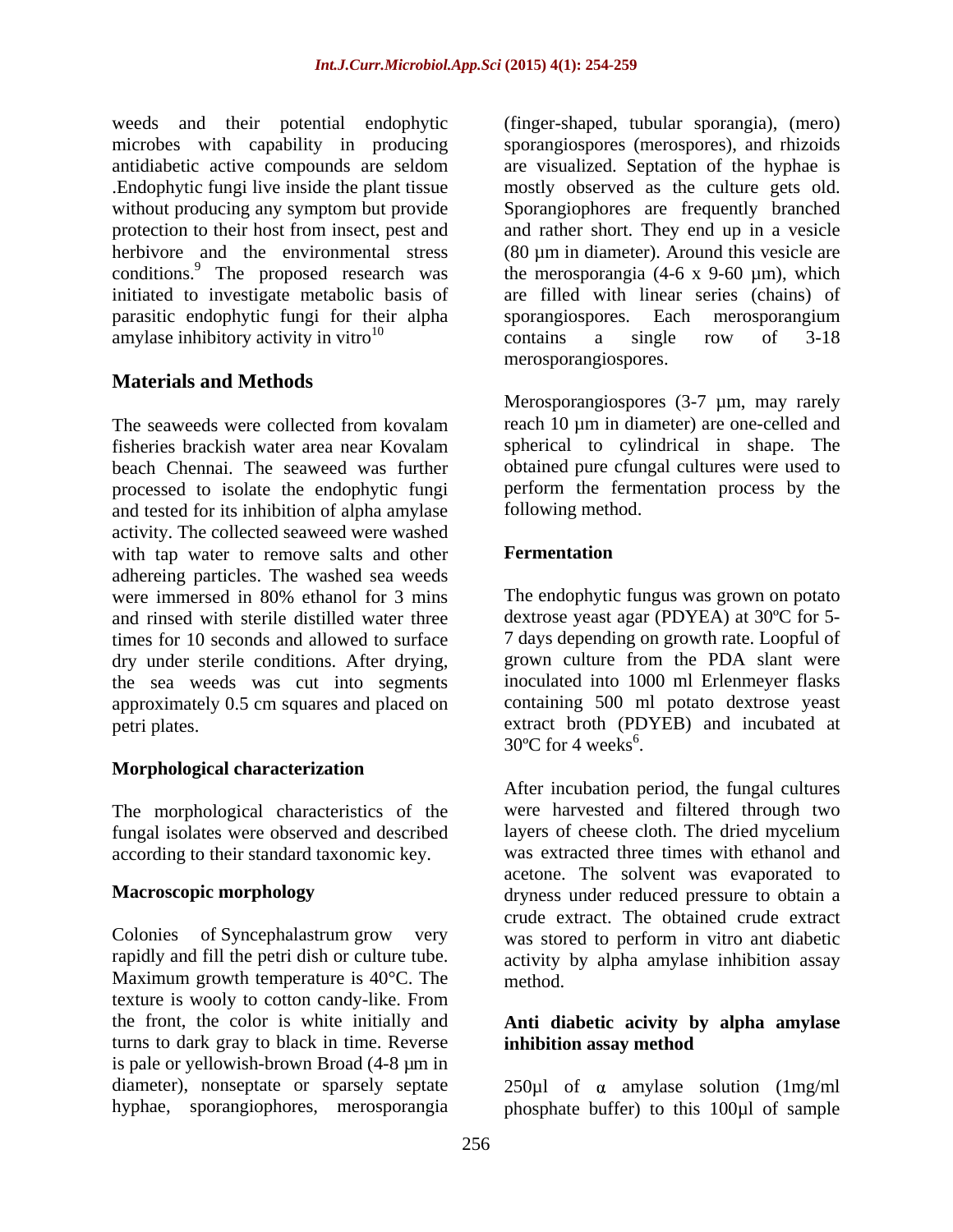incubate the prepared mix at  $37^{\circ}$ C for 20

mins in water bath. 250µl of substrate

and mix well a Incubate at  $37^{\circ}$ C for 15 plants

mins. 2ml of DNS (Dinitrosalicyclic acid and endophytic fungi from seaweeds, the

The percentage of inhibition was calculated medicinal plants<sup>12</sup> by dividing control optical density  $-$  Test OD / Control OD X100 in a range 540 nm. The percentage of inhibition at different concentrations of crude acetone extract of Syncephalastrum racemosum were (100µl) (400µl) 17.4%, and (500µl) 19.4%. The Syncephalastrum racemosum were (100µl) 8.8 %,( 200µl) 11.4 %( 300 µl) 17.8, (400µl)

The highest and lowest percentage of alpha amylase inhibition percentage was 8.8% and amylase inhibition by ethanol crude extract  $\frac{1}{23.7\%}$ <sup>15.</sup> of Syncephalastrum racemosum was found to be 23.7% and 8.7%. The highest and

was added except blank and mixed well. Pre lowest percentage of alpha amylase inhibition by acetone crude extract of Syncephalastrum racemosum was found to be 19.4% and 5.4%.

solution (0.5% starch in phosphate buffer) inhibition assay using ethanolic and acetone The present work was focussed on invitro antidiabetic study by alpha amylase extracts of endophytic fungi that showed similar antidiabetic activity using medicicnal plants and the contract of the contract of the contract of the contract of the contract of the contract of the contract of the contract of the contract of the contract of the contract of the contract of the contract of the

reagent) (40 mM DNS, sodium potassium isolated endophytic fungi were characterized tararate,  $0.4\%$  M NaOH) was added to stop and identified<sup>11</sup>. The present work was the reaction focussed on In vitro ant diabetic study by **Result and Discussion** The present study revealed the isolation of endophytic fungi from seaweeds, isolated endophytic fungi were characterized alpha amylase inhibition assay using ethanol showed similar ant diabetic activity using medicinal plants<sup>12</sup> and  $\frac{1}{2}$  and  $\frac{1}{2}$  and  $\frac{1}{2}$  and  $\frac{1}{2}$  and  $\frac{1}{2}$  and  $\frac{1}{2}$  and  $\frac{1}{2}$  and  $\frac{1}{2}$  and  $\frac{1}{2}$  and  $\frac{1}{2}$  and  $\frac{1}{2}$  and  $\frac{1}{2}$  and  $\frac{1}{2}$  and  $\frac{1}{2}$  and

5.8%, (200µl) 10.6%, (300 µl) 13.5 %, (400µl) 17.4%, (500µl) 19.4%<sup>9</sup>. The lowest percentage of inhibition at different was 5.8% and 19.4%.<sup>13</sup> The percentage of concentrations of crude ethanol extract of inhibition at different concentrations of 19.1% and (500µl) 23.7%.<br>
11.4%, (300 µl) 17.8%, (400µl) 19.1%, The percentage of inhibition at different concentrations of crude acetone extract of Syncephalastrum racemosum were (100µl) 5.8%, (200µl) 10.6%, (300 µl) 13.5 %,  $9$  The lowest . The lowest and highest amylase inhibition percentage crude ethanol extract of Syncephalastrum racemosum were  $(100\mu l)$  8.8%,  $(200\mu l)$  $(500\mu l)$  23.7%.<sup>14</sup> The lowest and highest amylase inhibition percentage was 8.8% and 23.7%<sup>15</sup>**.**

**Table.1** Acetone extract

|                                  | $%$ of $\alpha$ amylase Inhibition |         |                          |                |              |  |
|----------------------------------|------------------------------------|---------|--------------------------|----------------|--------------|--|
| <b>ENDOPHYTIC FUNGI</b>          | $100 \mu l$                        | - 200ur | - 300m                   | 400ul          | <b>500ul</b> |  |
| Syncephalastrum racemosum.<br>58 |                                    | 10.6    | 12 <sub>5</sub><br>1.0.0 | $\overline{1}$ | 12.4         |  |

The crude acetone extract of Syncephalastrum racemosum exhibited highest and lowest % of inhibition as 19.% and 5.6%.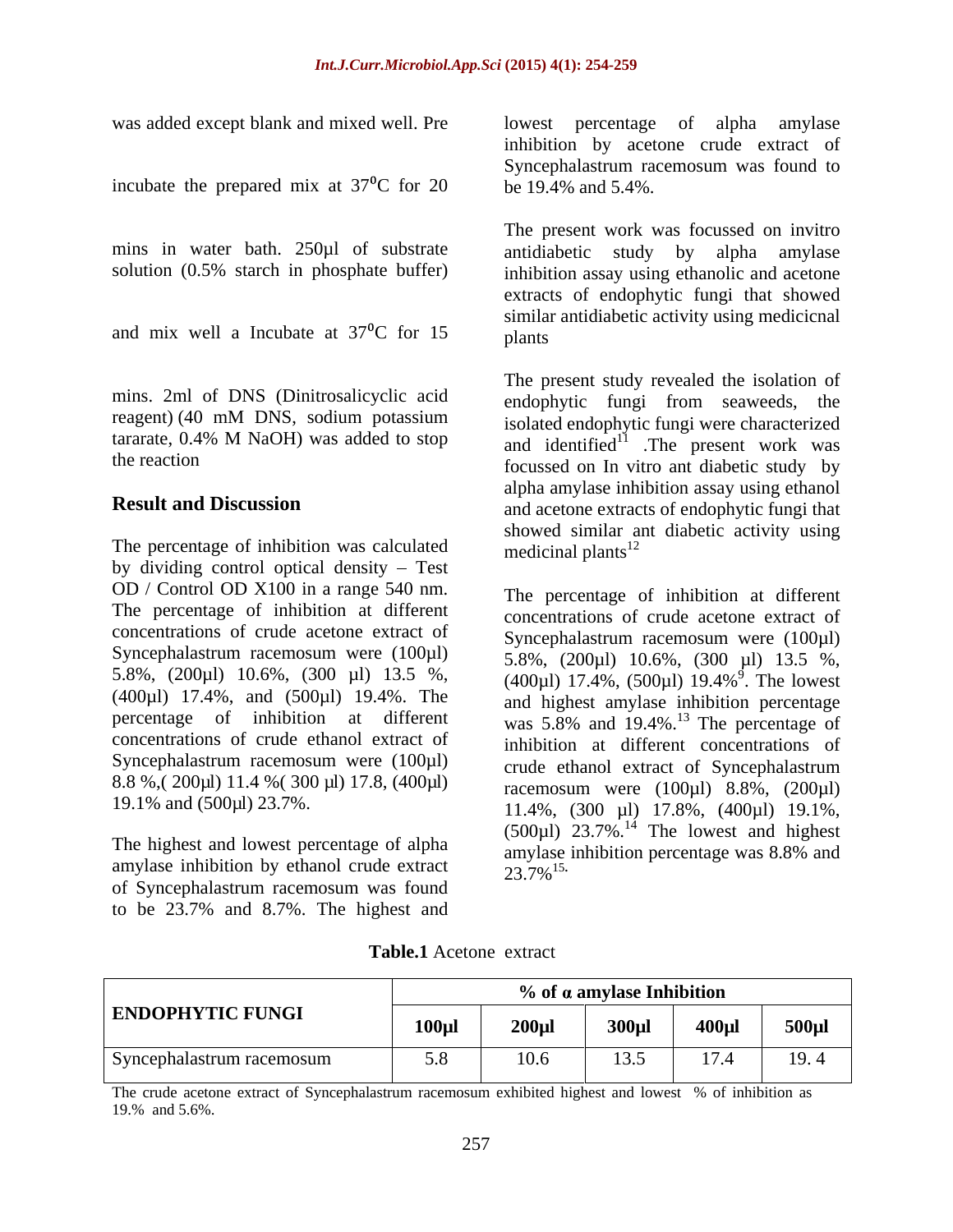**Table.2** Ethanol extract

|                           | % of a amylase Inhibition |                                          |                  |                          |             |  |
|---------------------------|---------------------------|------------------------------------------|------------------|--------------------------|-------------|--|
| <b>ENDOPHYTIC FUNGI</b>   | <b>100ul</b>              | $\mathbf{A}$ $\mathbf{A}$<br>$\sim$ over | $\overline{300}$ | $\overline{1}$ 400 $\mu$ | $500 \mu$ l |  |
| Syncephalastrum racemosum | 8.8%                      | $11.4\%$                                 |                  | 17.8%,   19.1%,   23.7%. |             |  |

The crude ethanol extract of Syncephalastrum racemosum exhibited highest and lowest % of inhibition as 23.7.% and 8.8%.

**Figure.1** Microscopic appearance of Endophytic fungi



**Figure.2** Alpha amylase inhibition assay



### **Acknowledgement**

We thank Summera rafiq, Head, the P.G. Department of Applied Microbiology for Pfenning LH. (2005). Antifungal providing the necessary requirements in  $\qquad$  compounds of Xylaria sp., completion of the research work and also anendophytic fungus isolated from acknowledge Mr. Shankar Asst Prof, Dept of Botany for authentication of Endophytic

- 1 Araujo AR, etal, Cafêu MC, Silva GH, Teles HL,Bolzani VS, Young MCM, Pfenning LH. (2005).Antifungal compounds of Xylaria sp., anendophytic fungus isolated from Palicourea marcgravii (Rubiaceae). Quimica Nova, 28(6):991-5.
- fungi from sea weed. 2.M. Abdullahi etal, A.B.Z Zaki,Y.M. **References** "Effects of Momordicacharantion" Goh, Rezeizadeh and M.M. Noordin